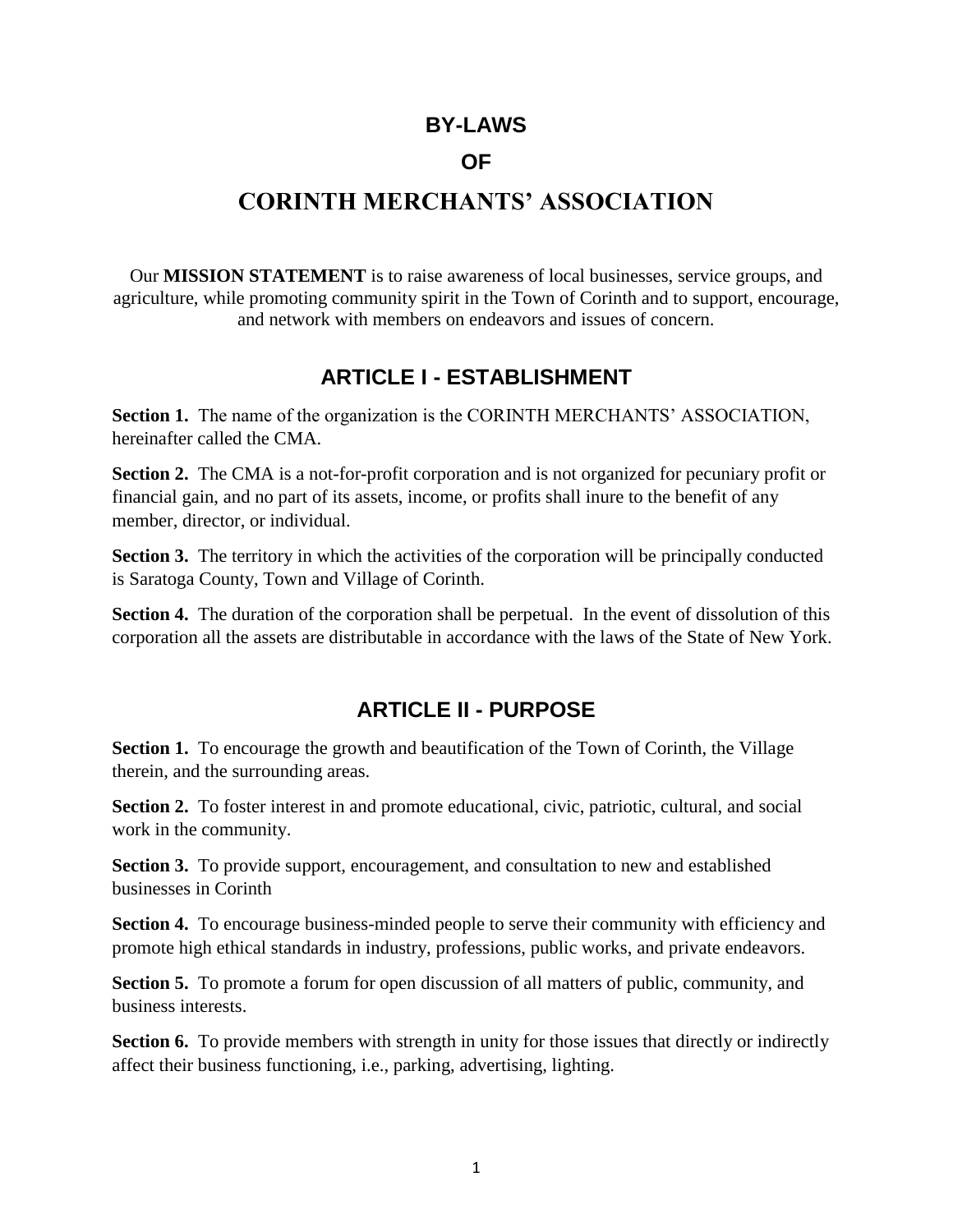### **ARTICLE III – MEMBERSHIP**

### **Section 1. Eligibility**

- a. Any business owner merchant, service, or professional with employees or sole proprietorship, established and operating in the Village or Town of Corinth or in the surrounding towns of Hadley, Lake Luzerne, Day, or Greenfield and operating under legal guidelines as required by NYS.
- b. Of legal majority and good moral character and reputation in the community.
- c. Having submitted necessary information on application for membership and dues to the secretary of the CMA.

### **Section 2. Maintenance**

- a. Having paid the annual membership fee for the fiscal year April through March of \$50, due by April 1 and made payable to the Corinth Merchants' Association.
- b. Support and participation in CMA activities and fund raisers and community involvement to improve the image and encourage the growth of businesses in Corinth.
- c. Submitting of necessary paperwork (updating of records, ballots) to secretary in timely fashion.

### **Section 3. Voting**

- a. Each member shall be entitled to one vote for each paid membership in the CMA. Where more than one person is included in a membership, the membership is entitled to one vote on any issues and ballots.
- b. On issues specific to the Town and/or Village of Corinth, only those members located in the Town/Village will be eligible to vote.

**Section 4. Forfeiture** – The Board of Directors may determine that any member shall forfeit its membership, upon 2/3 vote of the Board, for cause.

## **ARTICLE IV – OFFICERS**

**Section 1.** Officers of the association shall be president, vice-president, secretary, treasurer, four directors.

**Section 2.** Term of office is one year beginning with the April meeting. Officers can be reelected for multiple terms.

**Section 3.** Eligibility for office – person at least 19 years old and an active member of good standing in this association. Each business can have only one representative on the Board of Directors.

**Section 4.** Compensation – No officer shall receive any compensation for any service rendered to this association in his/her official capacity. Expenses incurred by an officer in performance of official duties shall be reimbursed upon approval of the Board of Directors.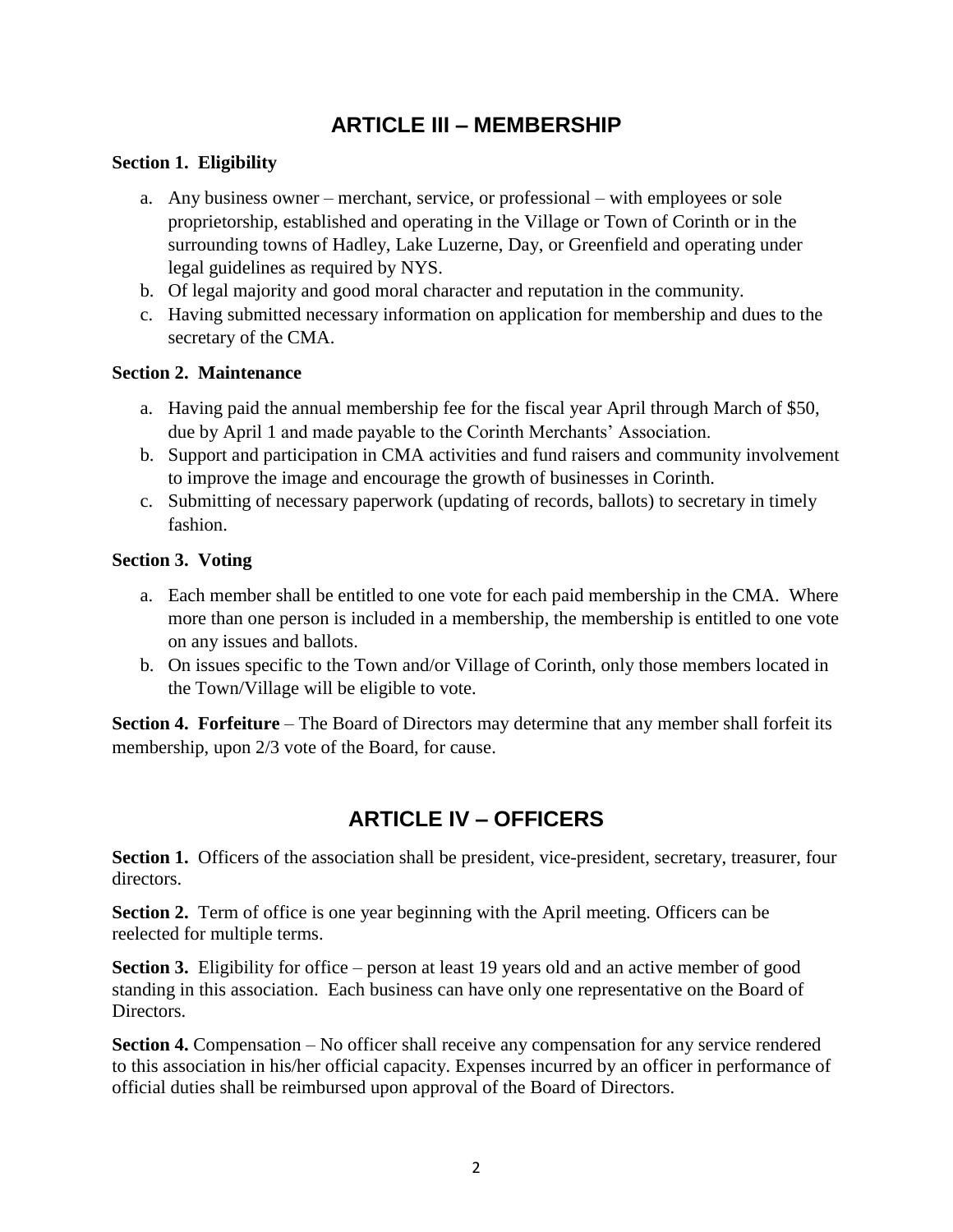### **Section 5.** Duties:

### **a. President**

- 1. Shall be chief executive officer.
- 2. Shall issue call for regular, Board, and special meetings.
- 3. Shall preside at and conduct all meetings of CMA under the most recent revised version of Robert's Rules of Order.
- 4. Shall coordinate meeting agenda, including issues of interest and concern submitted by members by the Friday before the regular monthly meeting.
- 5. Shall appoint standing and special committees of CMA and cooperate with chairpersons to effect regular functioning and reporting of such committees.
- 6. Shall be deciding vote on any issue brought by member-ship for vote in which a tie occurs.
- 7. Shall see that annual elections are duly called, noticed, and held.

### **b. Vice President**

- 1. Shall perform the duties of president with the same authority if, for any reason, the president is unable to perform the duties of office.
- 2. Shall oversee the functioning of such committees as the president shall designate and establish for specific activities.
- 3. Shall coordinate member representation and attendance at other standing community committees and organizations: Village Board, Town Board, Image, Revitalization, Planning Board, Zoning, and report to membership at monthly meeting on those issues concerning business interests.
- 4. Shall distribute information to merchants for quality of service/goods expected for membership in CMA.

### **c. Secretary**

- 1. Shall record minutes of general and board meetings and prepare regular monthly reports to be available to all members.
- 2. Shall be responsible for correspondence and mailings for CMA.
- 3. Shall maintain a post office box to receive CMA mail.
- 4. Shall maintain member attendance roster.
- 5. Shall arrange for issuance, in cooperation with treasurer annual statements to each member for dues and other financial obligations owed to CMA, collect, and turn same over to treasurer and obtain a receipt.
- 6. Shall have custody and keep and maintain general records of the association, including minutes of general and board meetings, attendance, communications, correspondence, appointments, elections, member information, members' CMA accounts.

### **d. Treasurer**

1. Shall receive all monies from secretary, committee chair persons, and otherwise, and deposit same in CMA account maintained at local bank/credit union.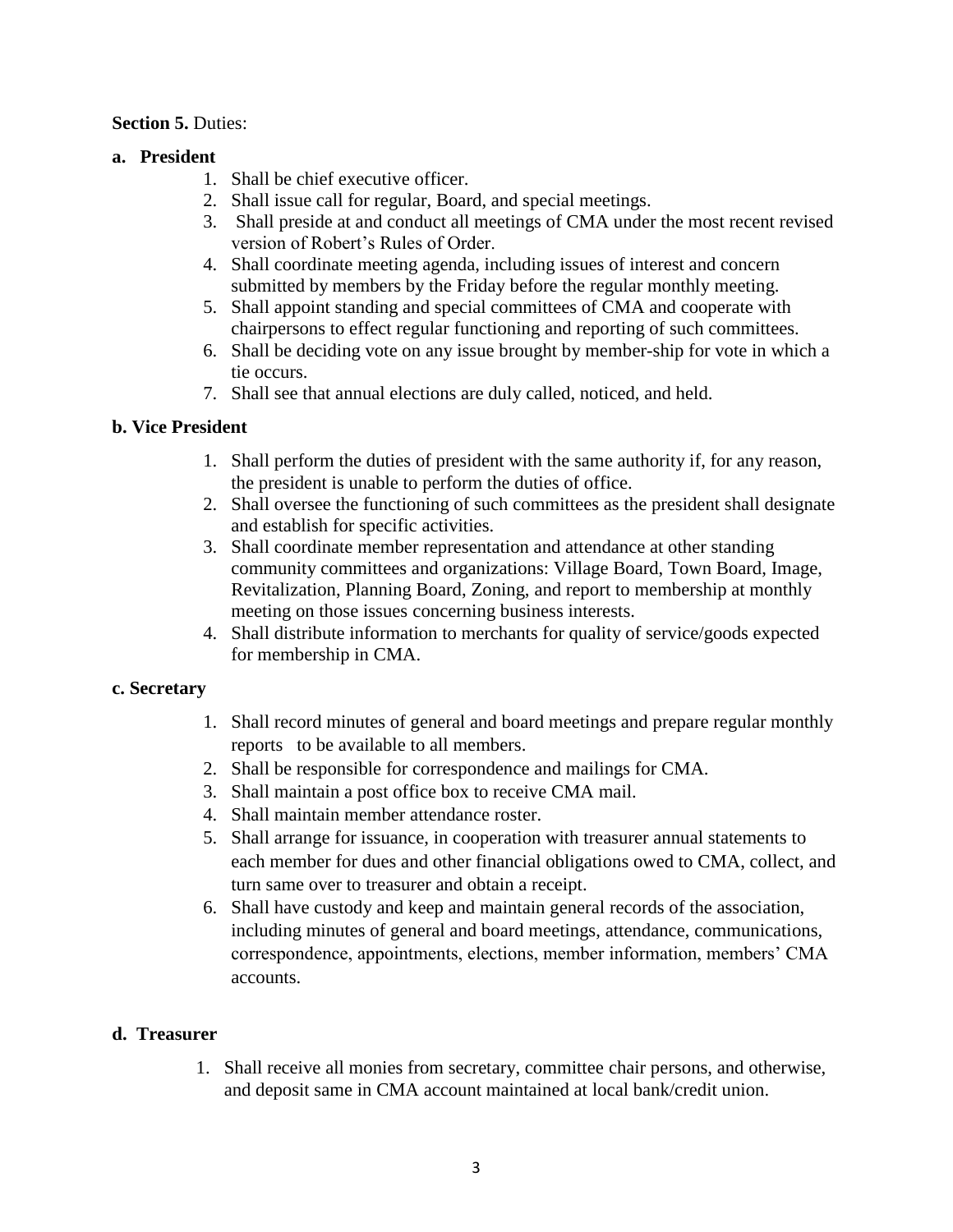- 2. Shall pay out monies in payment of CMA obligations on authority of board of directors. All checks and vouchers shall be signed by treasurer and countersigned by president or secretary.
- 3. Shall have custody and keep and maintain general records of CMA receipts and disbursements.
- 4. Shall prepare and submit a quarterly financial report for membership meetings and to board of directors.

### **e. Directors**

- 1. Shall be responsible for coordinating community relation activities that promote businesses in Corinth, i.e., special anniversary sale, holiday celebrations.
- 2. Shall be responsible for outreach to new businesses established or planning to establish in Corinth.
- 3. Shall be involved with gathering of demographic information with other community groups, survey studies, and real estate agents.
- 4. Shall oversee preparation, updating, and implementing of orientation/demographic information to be available to interested parties seeking to establish businesses in Corinth.
- 5. Shall oversee fundraisers, projects, and events sponsored by CMA to promote businesses in Corinth.
- 6. Shall work with committee chair-people to coordinate activities for publicity and marketing.
- 7. Shall be liaison for CMA and other groups and organizations in marketing/publicity for community, to include fundraisers for general fund, signs, locator maps, flyers, media spots, value pack/economy packs.
- 8. Shall work to obtain grants for programs to benefit Corinth business community.

# **ARTICLE V – MEETINGS**

**Section 1.** Regular meetings will be held monthly, except in December, at a location designated by the president. Special meetings can be called by the president when deemed necessary with all membership notified in timely fashion.

**Section 2.** Board of directors shall meet monthly and as deemed necessary by the president.

**Section 3.** All meetings will be presided over by the president or his/her stead and conducted under Robert's Rules of Order.

**Section 4.** Minutes of the previous month's meeting will be made available to all members one week prior to next meeting for review.

**Section 5.** Issues of interest are to be submitted to the president or designee in writing by the Monday before the monthly meeting in order to be placed on the agenda for the meeting. No other business but that specified on the agenda may be transacted without the unanimous consent of all those present.

**Section 6.** Order of business:

- 1. Sign in or roll call to determine number of voting members
- 2. Secretary's minutes and treasurer's report submitted for approval.